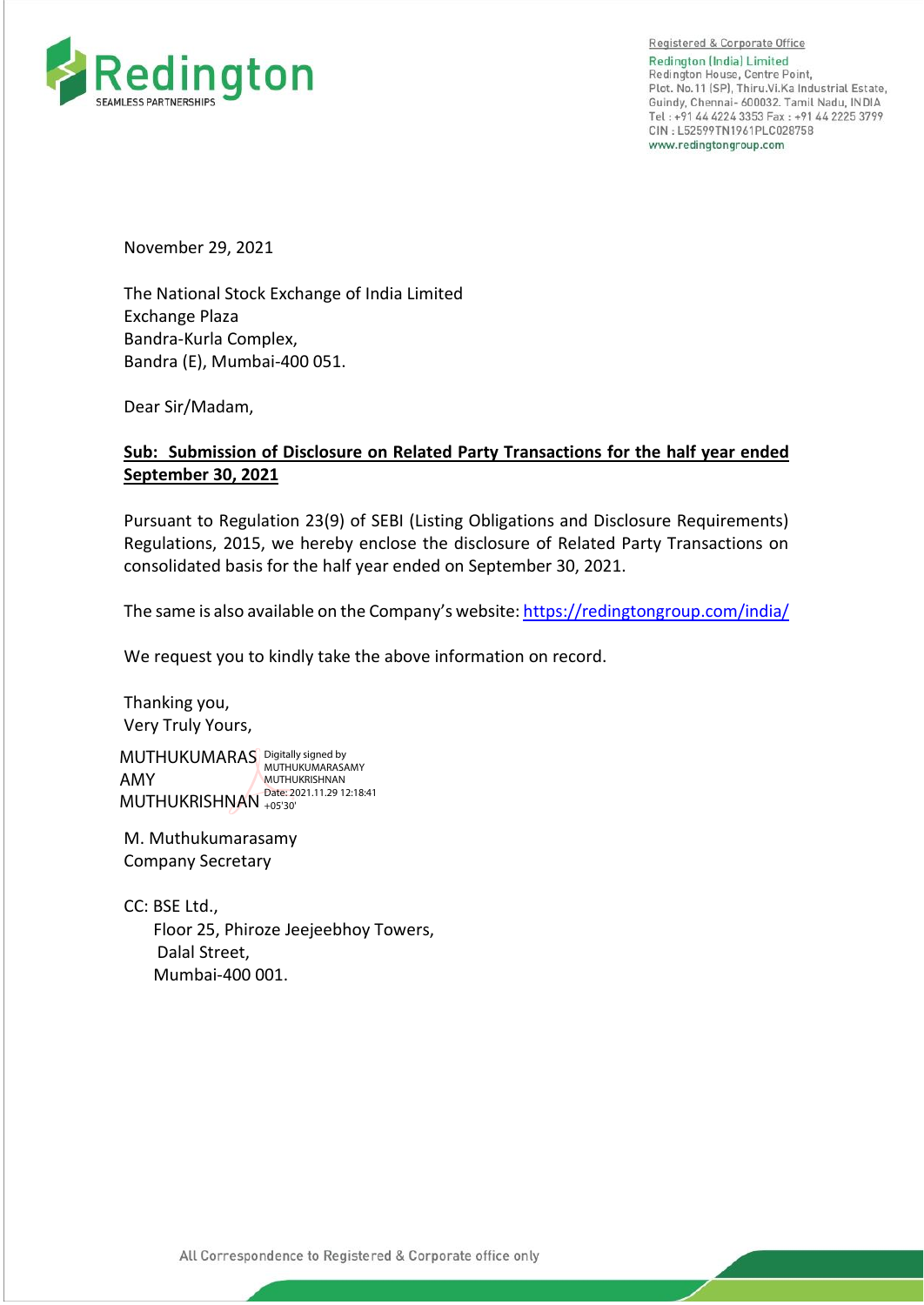

### **1. Related party disclosures**

### **a. Remuneration to Key Management Personnel (KMP)**

 Mr. Raj Shankar, Managing Director Mr. Rajiv Srivastava, Joint Managing Director (Appointed as Joint Managing Director with effect from April 2, 2021) Mr. S. V. Krishnan, Chief Financial Officer and Whole Time Director

#### **b. Names of the related parties**

| Entity having significant influence on the Company                                                | Synnex Mauritius Limited, Mauritius*       |
|---------------------------------------------------------------------------------------------------|--------------------------------------------|
| Subsidiary of entity having significant influence on the Synnex Australia Pty Limited*<br>Company |                                            |
| Associate                                                                                         | Redington (India) Investments Limited      |
| Subsidiary of the associate                                                                       | Currents Technology Retail (India) Limited |

\* Represents related parties with whom transactions have taken place during the period.

|                                 | ₹ in Crores                         |
|---------------------------------|-------------------------------------|
| <b>Nature of Transactions</b>   | For the half-year ended             |
|                                 | <b>September 30, 2021</b>           |
|                                 | Entity having significant influence |
| <b>Synnex Mauritius Limited</b> |                                     |
| Dividend paid                   | 109.38                              |

|                                     | ₹ in Crores                                          |
|-------------------------------------|------------------------------------------------------|
| <b>Nature of Transactions</b>       | For the half-year ended<br><b>September 30, 2021</b> |
|                                     | Subsidiary of entity having<br>significant influence |
| <b>Synnex Australia Pty Limited</b> |                                                      |
| Service Charges - Income            | 0.29                                                 |

Details of receivable from Synnex Australia Pty Limited:

|                                     | ₹ in Crores               |  |
|-------------------------------------|---------------------------|--|
| <b>Particulars</b>                  | <b>September 30, 2021</b> |  |
| Amount receivable at the period end | 0.09                      |  |

Details of payable by Currents Technology Retail (India) Limited:

|                                  | ₹ in Crores               |
|----------------------------------|---------------------------|
| <b>Particulars</b>               | <b>September 30, 2021</b> |
| Amount payable at the period end |                           |

 $\overline{\wedge}$  Represents value less than  $\overline{\mathfrak{r}}$  0.01 crore